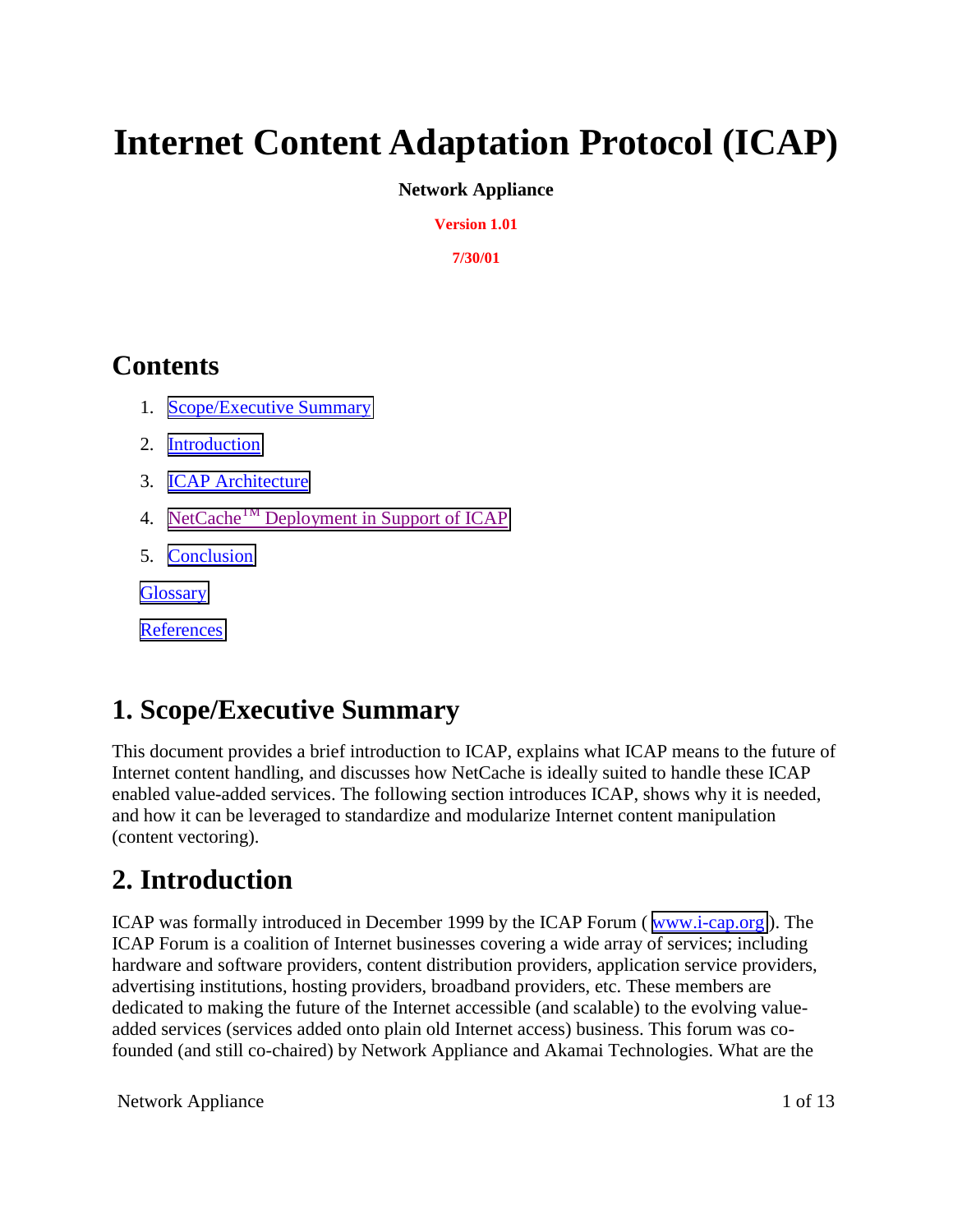goals of the ICAP Forum?

- Make content more flexible for end users.
- Provide a common, open standard for edge-based appliance communication to handle these value-added services.
- Off-load resource-intensive APIs and other services from Web site servers to dedicated servers.

The protocol needs to:

- Be simple.
- Be scalable.
- Use existing infrastructure.
- Be modular in its service. That is, services must be able to be added and subtracted without affecting the intervening architecture or its performance.
- Use existing communication methods and standards.
- Provide resource savings by leveraging edge services.

ICAP is a protocol designed to off-load specific Internet-based content to dedicated servers, thereby freeing up resources and standardizing the way in which features are implemented. For example, a server that handles only language translation is inherently more efficient than any standard Web server performing many additional tasks. ICAP concentrates on leveraging edgebased devices (proxies and caches) to help deliver value-added services. At the core of this process is a cache that will proxy all client transactions and will process them through ICAP/Web servers. These ICAP servers are focused on a specific function, for example, ad insertion, virus scanning, content translation, language translation, or content filtering. Offloading value-added services from Web servers to ICAP servers allows those same web servers to be scaled according to raw HTTP throughput versus having to handle these extra tasks.

ICAP in its most basic form is a "lightweight" HTTP based remote procedure call protocol. In other words, ICAP allows its clients to pass HTTP based (HTML) messages (Content) to ICAP servers for adaptation. Adaptation refers to performing the particular value added service (content manipulation) for the associated client request/response.

#### **2.1 What Initiated ICAP?**

The problem with the Internet, in its early stage of growth, is the ability to scale the traffic, bandwidth, services, access, etc. If it's possible to do something over the Internet, odds are it won't scale to meet the demand. This certainly is the case for value-added services. These services provide real and necessary applications for clients. Unfortunately, these value-added services consume resources such as bandwidth and server processing time, and therefore

Network Appliance 2 of 13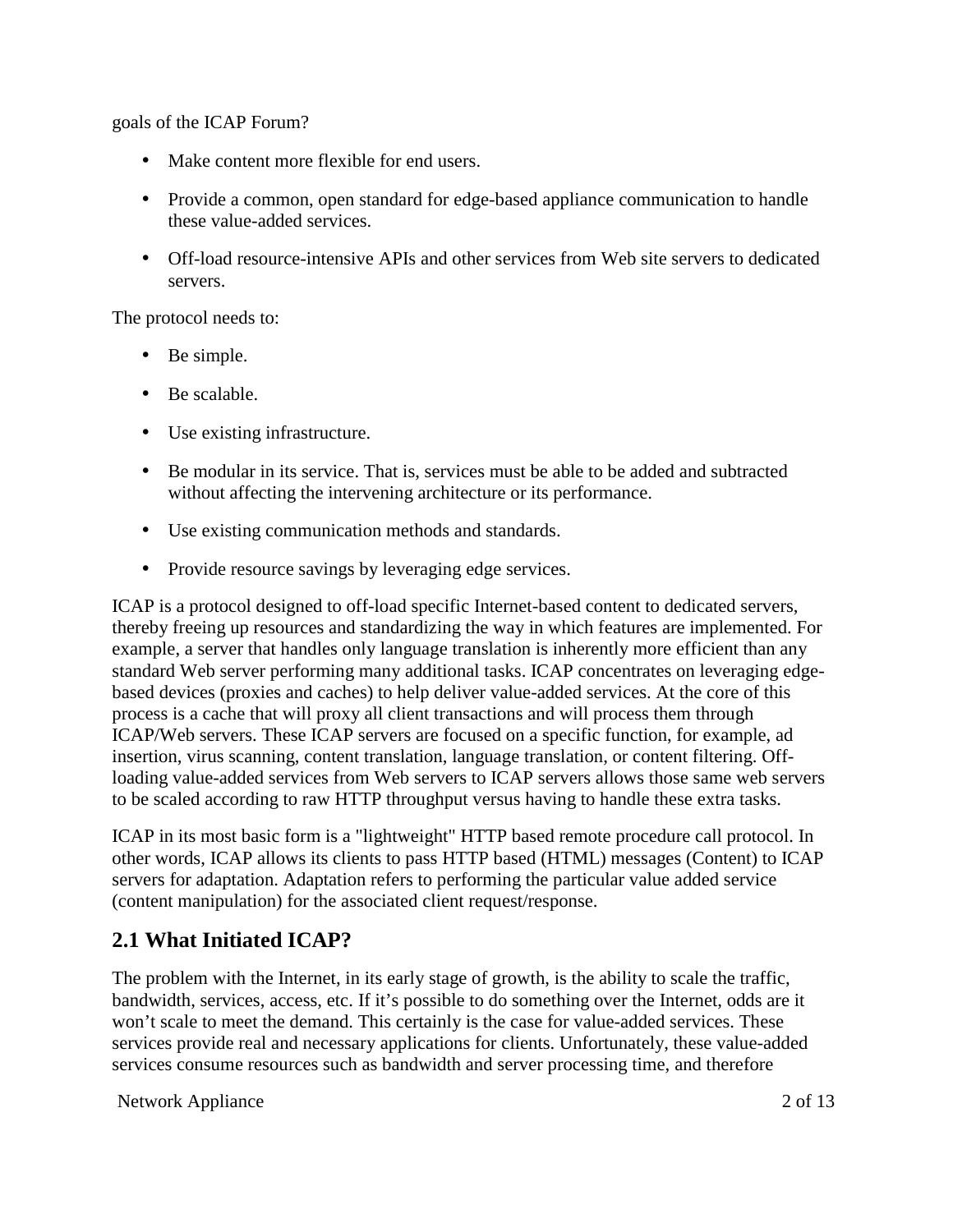introduce more delay into the already "click and wait" process.

Today's services almost exclusively run on proprietary APIs that are custom built for the provider's particular business application. These APIs are often unreliable because they aren't designed to scale with the hardware as the "e-commerce" companies' Web business grows. In addition, these APIs can be very costly to change and any new service would require an additional API.

**Over-Taxed Servers**. Today's laundry list of services that are offered can overload and slow down a site's access and transactions to a point of losing business. These value-added services each tend to run through a separate software application, causing servers to bog down. The servers are not appliances designed from the ground up to run these APIs, but they are asked to handle these services on top of what they already are asked to do. Such services include access, authentication, customer information database, e-commerce, language translation, content filtering virus scanning, ad insertion, etc., all leading to higher latency and reduced reliability.

**Too Much Overhead**. In addition to bogging down servers, the value-added services cause additional latency risks by clogging bandwidth and the network highways that must carry all this traffic.

**Wireless Device Support**. Supporting many of the same Web services for wireless customers that are available for the PC user, such as synchronizing e-mail between all your latest devices, has become a necessary service. With the proliferation of wireless devices (expansion of the wireless market), there exists too many communication varieties (standards) that must be adapted for communication into and out of the Internet. Adding to this problem is the relatively narrow transmission rate (9.6kbps on average). The solution has been a collection of network devices that include transmission towers, wireless gateways, proxy servers, and additional applications running on top of origin servers (content) that are adapted to scale down their content and services for the small amount of data these devices can handle.

#### **2.2 Solution**

What is the answer to the above problems? ICAP solves the above problems with its open architecture and ease of the modular development process.

#### **2.2.1 Benefits of ICAP**

- ICAP leverages existing equipment available today. In fact, if NetCache (a proxy appliance) proxies are already installed, then no new equipment is necessary, with the exception of the ICAP servers.
- ICAP is HTTP based, enabling access through security barriers that only allow port 80 traffic. Therefore, no security changes to the existing network are likely.
- ICAP is an *open protocol* and allows any server or application provider to implement it. ICAP is easy to implement since it leverages Apache code. ISPs and enterprises can then choose the appropriate value-added application provider.

Network Appliance 3 of 13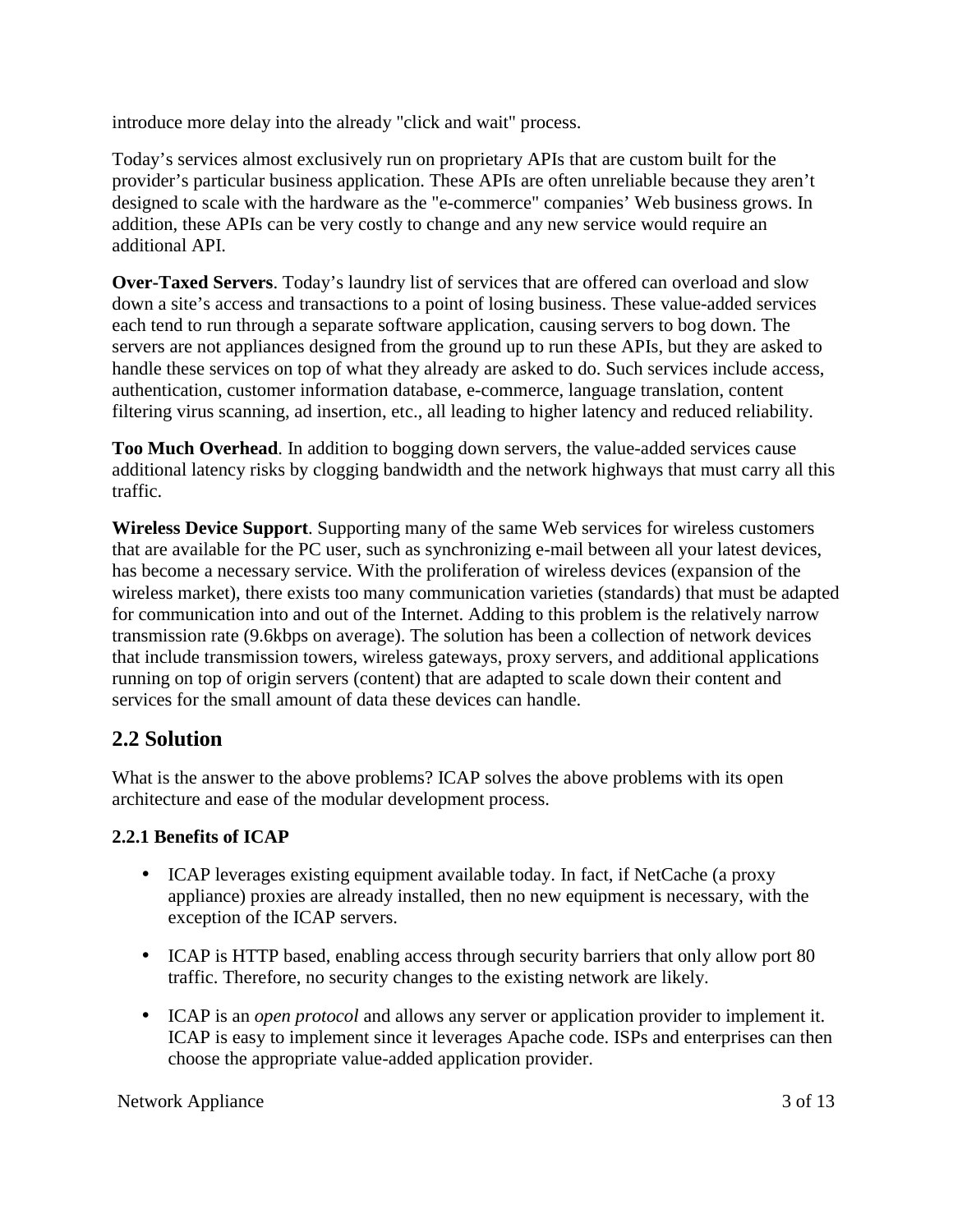- ICAP can also collect client interest information for use in targeting more focused advertising toward these individuals.
- ICAP off-loads these value-added services to ICAP servers, freeing up the resources of the Web servers. This reduces the access times on these sites.
- ICAP simplifies the implementation, reliability, and scalability of value-added services. ICAP leverages edge device and infrastructure to deliver edge-based value-added services that require content adaptation.

#### **2.2.2 What Do All These Benefits Give You?**

- Able to implement services quickly
- Able to outsource a service completely
- Improve user satisfaction
- Target ads better and cheaper
- Improve management, security, and control of content
- Optimize site scalability, reliability, and performance
- Derive new revenue streams

### **2.3 Example ICAP Services**

#### 2.3.1 Virus Scanning

This is the ability to perform "on-the-fly" virus checks of new content and provide cached content that was previously scanned.

Historical Method: Virus scanning was always left to the receiving network (or PC) to accomplish, and every object has the potential to be scanned many times, causing a waste of resources. There is no historical "on-the-fly" method for virus scanning prior to delivery.

What are the benefits under ICAP? ICAP's "on-the-fly" virus scanning allows previously scanned (and unaffected) objects to be cached and provided virus free.

2.3.2 Markup Language Translation (PDAs/Cell Phones).

This is the ability to allow non-HTML devices (such as cellular phones) to talk to HTML devices such as PCs and vice versa. This is essentially a WAP/XML/HTML translation bridge.

Historical Method: Deploy gateways specific to translating the particular device's language to HTML and back. This method involves funneling all transmissions into a single set of gateways as a point of presence to the Internet.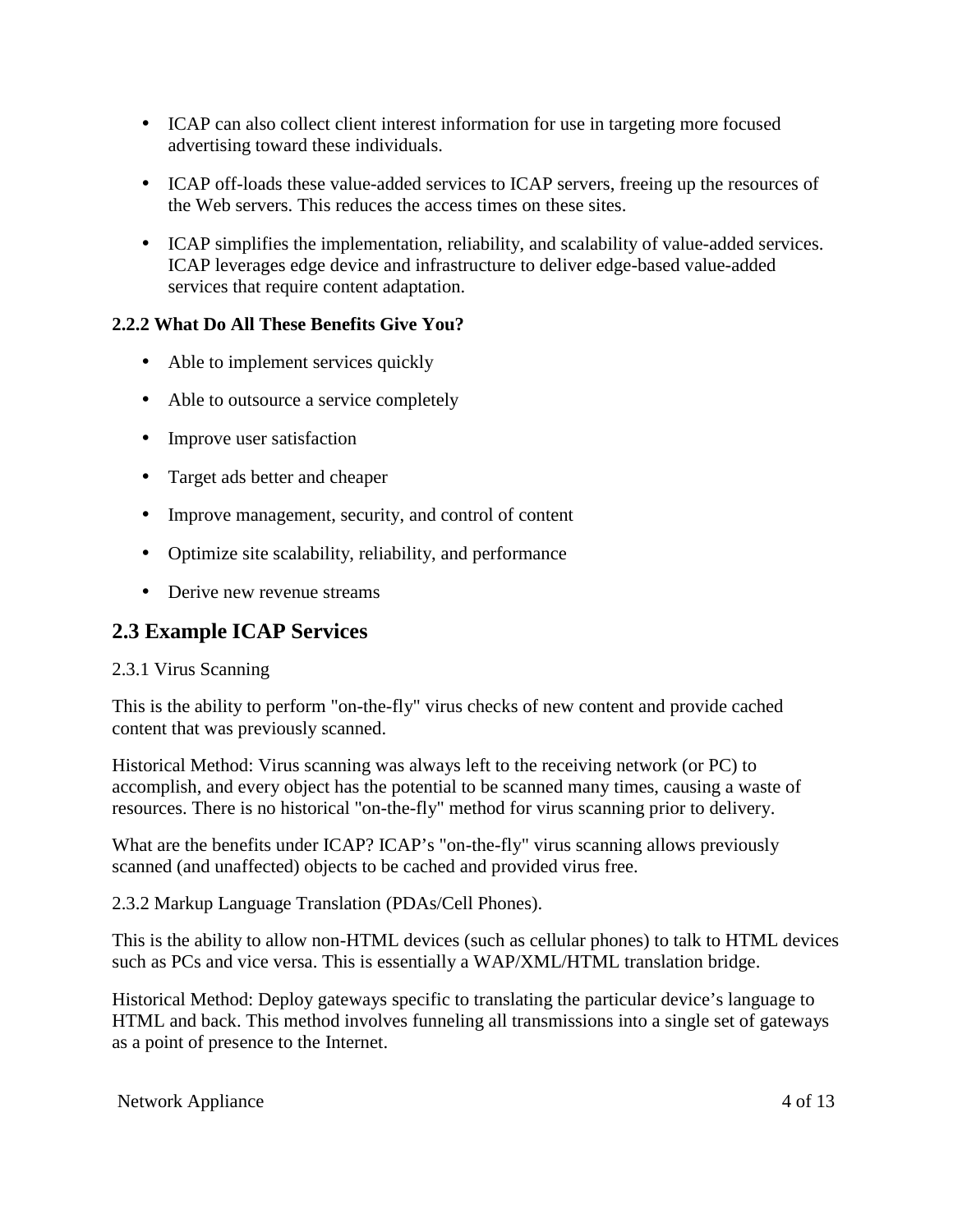What are the benefits under ICAP? Under ICAP, point-of-presence entry can reside anywhere a transmission point can tap into the network. A cache can handle all client requests through redirects to translation ICAP servers and maintain cached copies of multiple formatted objects for faster response to the client.

#### 2.3.3 Advertising Insertion

This is the ability to insert ads into Web pages or to spawn new pages based on customer preferences/history/location when a customer performs a request from a Web site such as a search engine.

Historical Method: The historical method for ad insertion was based on either the origin Web site's ISP, the hosting provider, or the site itself signing up for direct advertising.

What are the benefits under ICAP? Ad insertion will be more focused to individuals based on originating IP address of the proxy server, customer-entered keywords (for example, typing in *Star Wars* may get the customer a direct ad from Amazon or a local bookshop), or customer collected information (profiling). Profiling can be very specific. For example, an individual browsing *Scientific American* may click on a car ad and later click on a car ad in *National Geographic*. Based on what type of car ad was queried by the client, a specific ad could be targeted at the client for a local car dealership that has that car for sale and it's current price.

- Geography (IP address/zip code)
- Search engine
- Keyword adaptation
- Customer profiling

#### 2.3.4 Human Language Translation

This is the ability to translate formatted HTML-tagged content from one language to another (for example, English to Japanese).

Historical Method: Expansive and resource-hungry APIs running typically on client machines or Web servers. Most of these services are manual and limited.

What are the benefits under ICAP? Under ICAP, certain originating requests will by geography or direct input be translated by ICAP servers via redirection from proxy servers.

#### 2.3.5 Content Filtering

This is the ability to redirect an unauthorized or restricted request to another site/page.

Historical Method: Performed by the proxy server via manually entered information or downloaded (subscribed database) from a site-list filtering reseller (for example, smart filter).

What are the benefits under ICAP? Under ICAP, the content filtering is more extensible from a

Network Appliance 5 of 13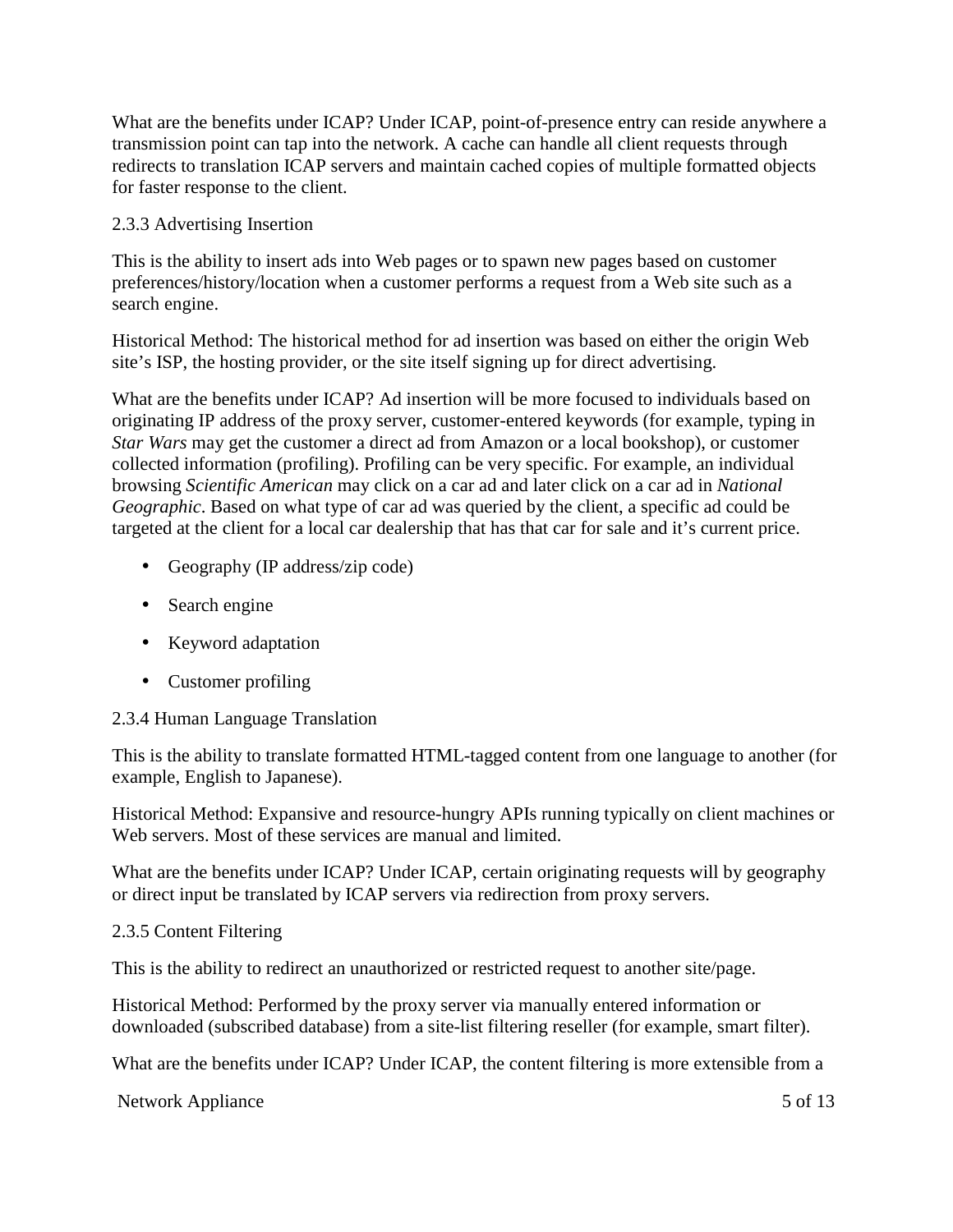customer perspective. Now dynamic content can be filtered and both content filtering and the management of the service can be out-sourced. In addition, the filtering (ICAP) servers can be located remotely from a customer's site.

#### 2.3.6 Data Compression

This is the ability to Compress HTML pages or objects from an origin server.

Historical Method: No HTML compression and compression accomplished manually for embedded objects.

What are the benefits under ICAP? Under ICAP, origin server responses can be compressed allowing bandwidth to be saved.

### **2.4 ICAP Policies**

Generally, ICAP does not specify the when, who, or why for content manipulation, but only how to make content available to an application server that will perform the adaptation. For example, if ICAP is the tool to allow content translation/adaptation, you will still need an adaptation engine (ICAP server) to decide when, who, or why.

## **3. ICAP Architecture**

How is ICAP architected? Since many services are expected to leverage this protocol, a modular, simple, and "easy to implement" schema is needed. This protocol must also communicate using existing methods and therefore be completely compatible with the installed base of standard network devices and existing standard applications.

Commercial Web sites are sets of Web, e-commerce, file, and FTP servers and databases. Although communication is not restricted to just HTTP, the vast majority of layer 7 traffic is HTTP based. ICAP proxies simply use an HTTP post in which "client request" and "propose origin server response" are encapsulated within the first part of the HTML body.

Through the use of the following four adaptation techniques, ICAP is able to facilitate all the necessary content adaptation. In each case a cache (forward proxy) acts as the central point in ICAP rout processing (page parsing) and initial capture and final response to the client. The cache is able to cache portions of the ICAP for future provision without the need to secure a new copy or reprocess the request.

## **3.1 Request Modification**

Summary: The client's request is redirected to an ICAP server that modifies the request prior to being fulfilled by the origin server.

Details: In this model, a client sends a request to an origin server. This request is redirected to an ICAP server by the intervening proxy server (cache). The ICAP server modifies the message and sends it back to the proxy server. The proxy server parses the modified message and forwards it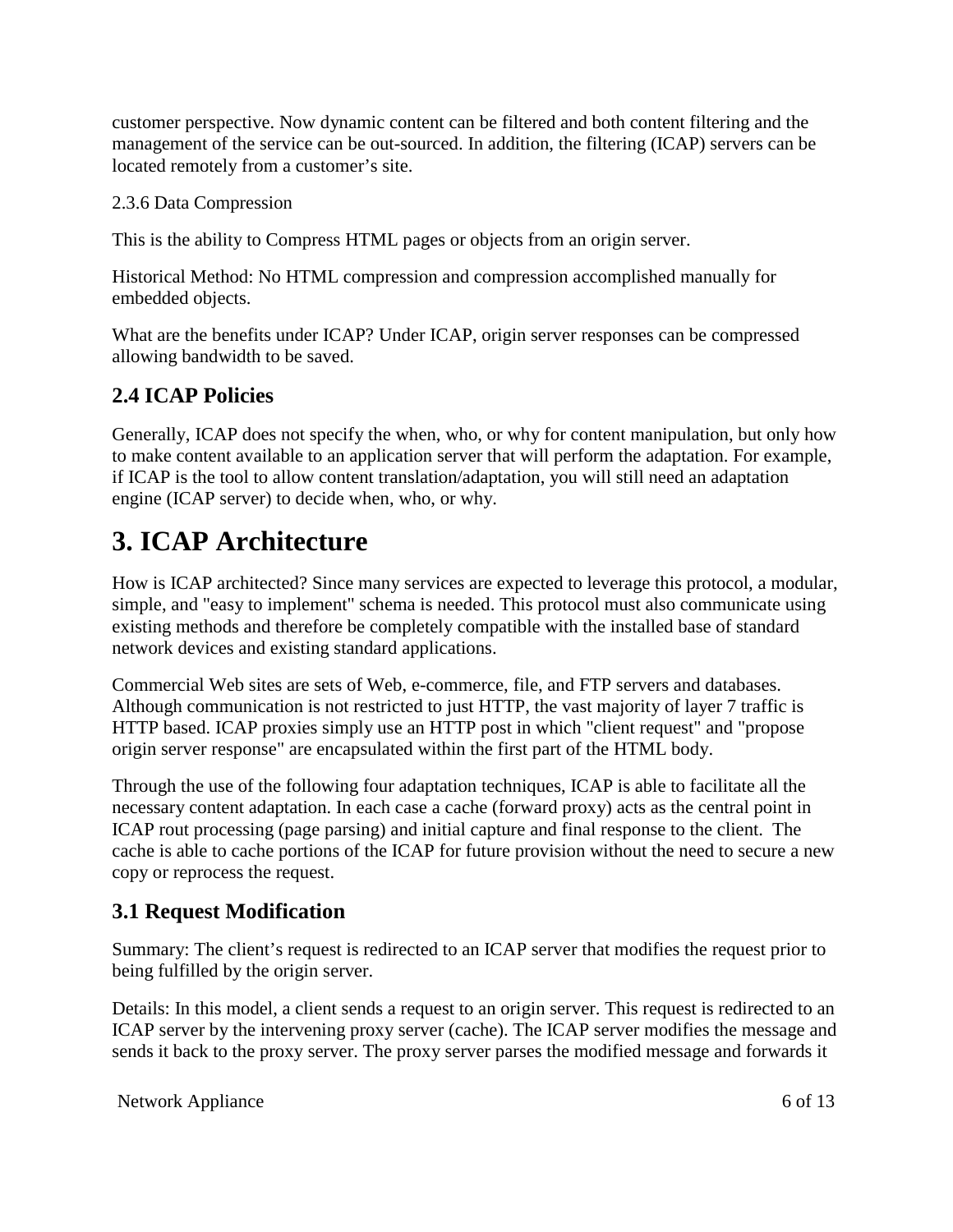to the origin server to fulfill the client's request. The request is then executed by the origin server and the response delivered to the client.



Figure 1: Request Modification

Example: Content Filtering. The client sends out a request for a Web page and the proxy server redirects that request to the ICAP server. The ICAP server parses the HTML request and performs URL-based filtering by comparing the request URL to a list of "banned" URLs. If the URL is on the "banned" list, then the client's request is modified to request an error message from the origin server or, more likely, from the proxy server (cache). This error message is then supplied to the client. If the origin server URL was not banned, the ICAP server would forward the request to the origin server via the proxy server and the request would be fulfilled.

### **3.2 Request Satisfaction**

Summary: The client's request is redirected to an ICAP server that modifies the request prior to being fulfilled by the origin server. The modified request is sent directly to the origin server without returning it to the proxy server first (as is done in Request Modification).

Details: In this mode, a client sends a request to an origin server. This request is redirected to an ICAP server by the intervening proxy server (cache). The ICAP server modifies the message and sends it straight to the origin server for fulfillment. After processing the request, the origin server sends it back to the client via the ICAP server and proxy server.



Figure 2: Request Satisfaction

Network Appliance 7 of 13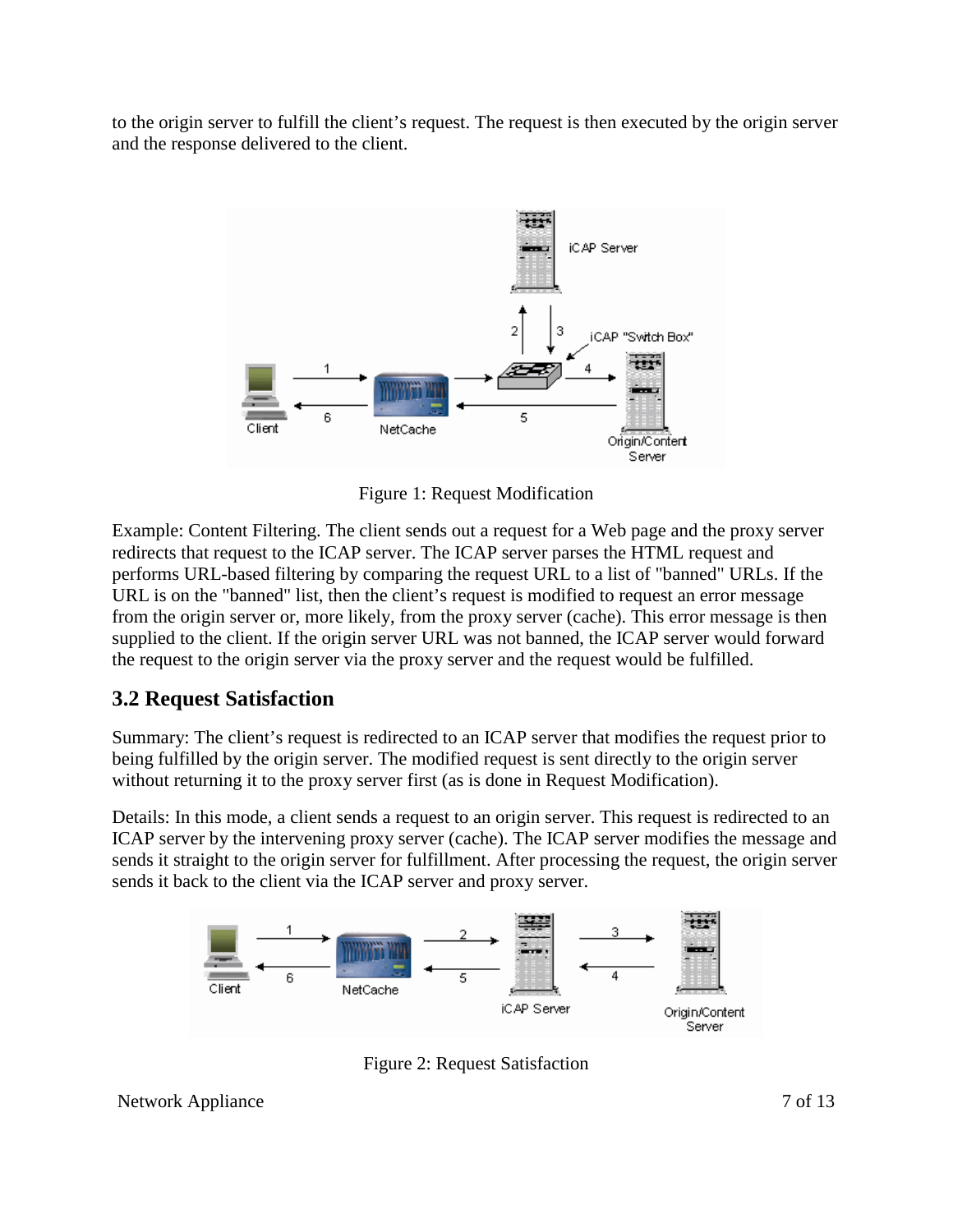Example: Using the same content filtering example above, the process changes with request modification. The client's request is still examined by the ICAP server, but if the content is not authorized, the ICAP server will send back an error response through the proxy server and ignore the origin server. If the client is authorized to access the origin server, then the ICAP server will fetch the objects from the origin server and provide them to the client.

### **3.3 Response Modification**

Summary: The client's request is processed by the origin server, but the ensuing response is redirected to the ICAP server for modification prior to delivery to the client.

Details: In this mode, a client sends a request to an origin server. The request is fulfilled as would be expected by the origin server. The response, however, is redirected by the proxy server to the ICAP server. The ICAP server modifies the response message and delivers it to the client via the proxy server.



Figure 3: Response Modification

Example: Gateway Translation (HTML Formatting). A request is made by cellular phone for a company's stock profile. The request is forwarded to the origin server, which, fulfills the request. The response by the origin server, however, is redirected to an ICAP server which modifies the response to allow the cell phone to display the response properly. Note that the incoming request may have to be modified to begin with (request modification).

### **3.4 Result Modification**

Summary: The client's request is processed by the origin server, and the ensuing response is redirected to the ICAP server for modification. This differs from Response Modification in that the ICAP server is downstream of the proxy cache.

Details: In this mode, a client sends a request to an origin server. The request is fulfilled as would be expected by the origin server. The response, however, is redirected downstream of the proxy server to the ICAP server. The ICAP server modifies the response message and delivers it to the client via the proxy server. The advantage of this method over response modification is that since the ICAP server is down-stream of the proxy, the proxy can cache objects that would be delivered to the client.

Network Appliance 8 of 13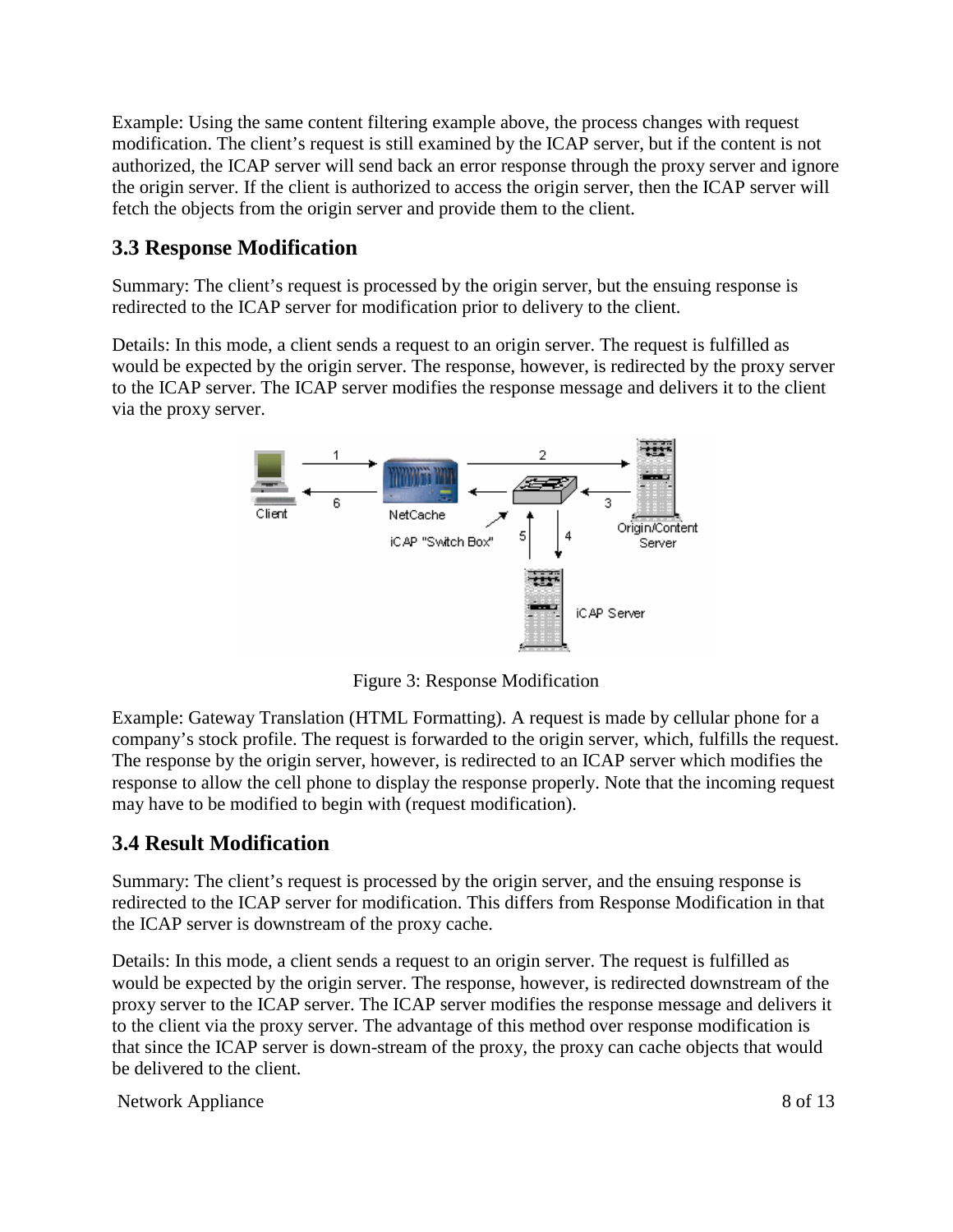

Figure 4: Result Modification

Example: Ad insertion. The client sends out a request for a Web page and the proxy server directs that request to the origin server. The origin server fulfills the request and delivers objects to the proxy. The proxy caches the objects and directs the response to an ICAP ad server. The ICAP server parses the HTML response and performs profiling of the client. The ICAP server inserts appropriate targeted adds and sends response to client.

| <b>Service</b>          | <b>Architecture</b>                   |                                       |                                        |                                      |
|-------------------------|---------------------------------------|---------------------------------------|----------------------------------------|--------------------------------------|
|                         | <b>Request</b><br><b>Modification</b> | <b>Request</b><br><b>Satisfaction</b> | <b>Response</b><br><b>Modification</b> | <b>Result</b><br><b>Modification</b> |
| Content<br>Filtering    | Yes                                   | Yes                                   | Yes                                    | Yes                                  |
| Gateway<br>Translation  | Yes                                   |                                       | Yes                                    |                                      |
| Language<br>Translation | Yes                                   | Yes                                   | Yes                                    |                                      |
| Virus Scanning          |                                       |                                       | Yes                                    |                                      |
| Ad Insertion            | Yes                                   | Yes                                   | Yes                                    | Yes                                  |
| Data<br>Compression     |                                       |                                       | Yes                                    | Yes                                  |

The following table summarizes the services available through each architecture form.

Table 1: Service Architecture Summary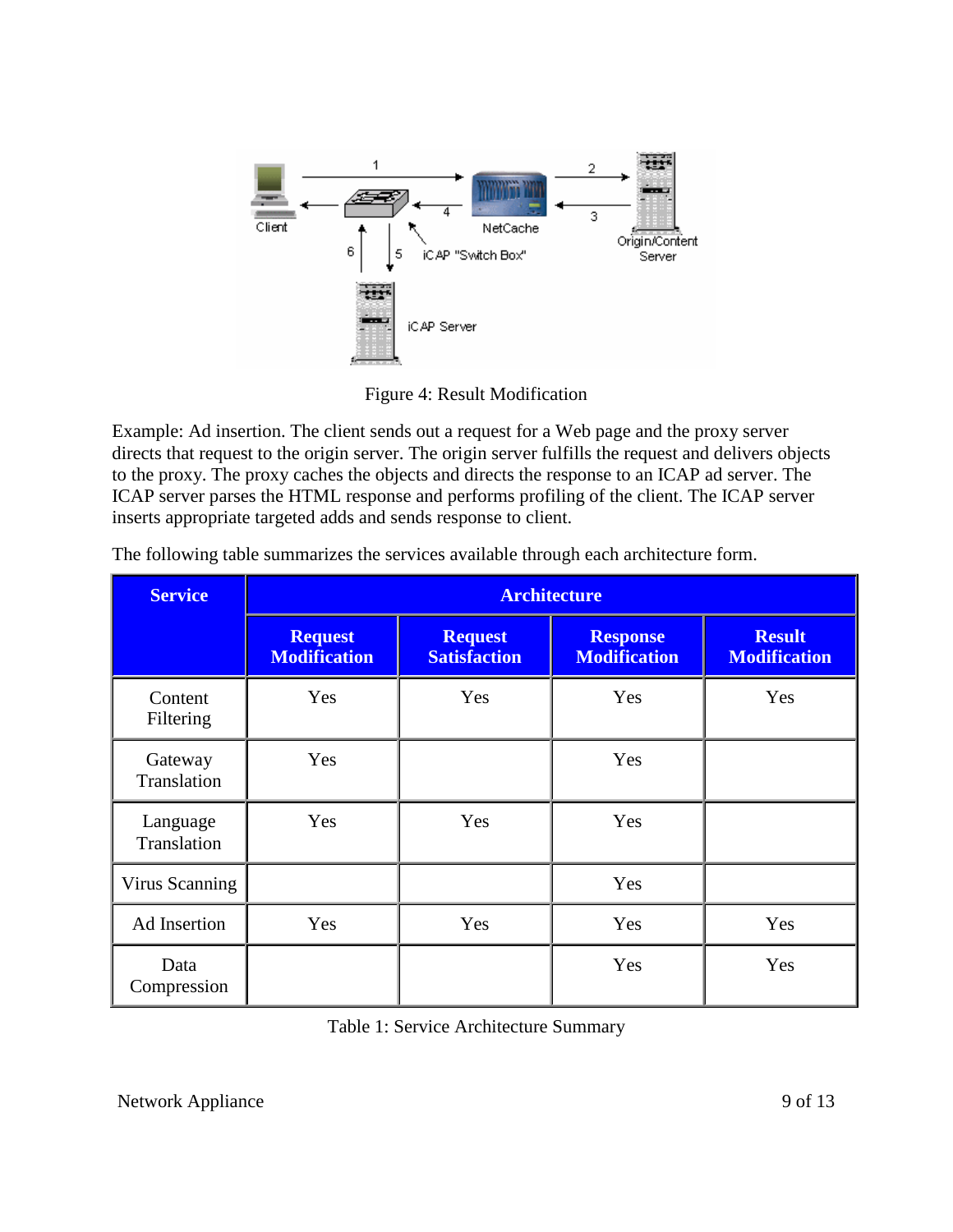### **3.5 Protocol Details**

#### 3.5.1 Communication

ICAP communicates via TCP sessions. The ICAP server is passively listening for any redirected requests as would be expected from any normal Web server. All ICAP message formats conform to RFC 822.

#### 3.5.2 Vectoring Points

The three architecture descriptions mentioned above cover the initial applications that will be deployed for ICAP, but the actual ICAP process can be thought of as vectoring points (potential modification nodes). A node will be referred to as a network device that processes HTML messages. For future implementations of ICAP, these vectoring points will be the basis for the appropriate ICAP-developed process.

- Modification of requests coming into a proxy server (cache)
- Modification of responses coming into to a proxy server (cache)
- Modification of requests coming into an ICAP server
- Modification of responses coming into an ICAP server

## **4. NetCache Deployment in Support of ICAP**

NetCache is a proxy appliance that reduces bandwidth load and latency. Such a device is necessary as the center device in any ICAP implementation. The deployment of NetCache as an ICAP gateway enables ICAP to function. In addition, NetCache is a content *caching appliance* that is scalable, supports all communications protocols, and is transparent to the end user if used with a layer 4 or 7 switch or a WCCP-enabled router.

Using NetCache for ICAP:

- NetCache is an appliance built from the ground up to serve data, not an application running on a separate OS. This makes NetCache far more reliable and much faster in performance than software-based proxies.
- NetCache is an edge-based device close to the user. This reduces latency time and saves bandwidth.
- NetCache caches ICAP information and HTML objects, and can also cache virtually anything that is a file. Adaptations of content can be performed near the edge of a network instead of requiring an updated copy of an object from an origin server or even

Network Appliance 10 of 13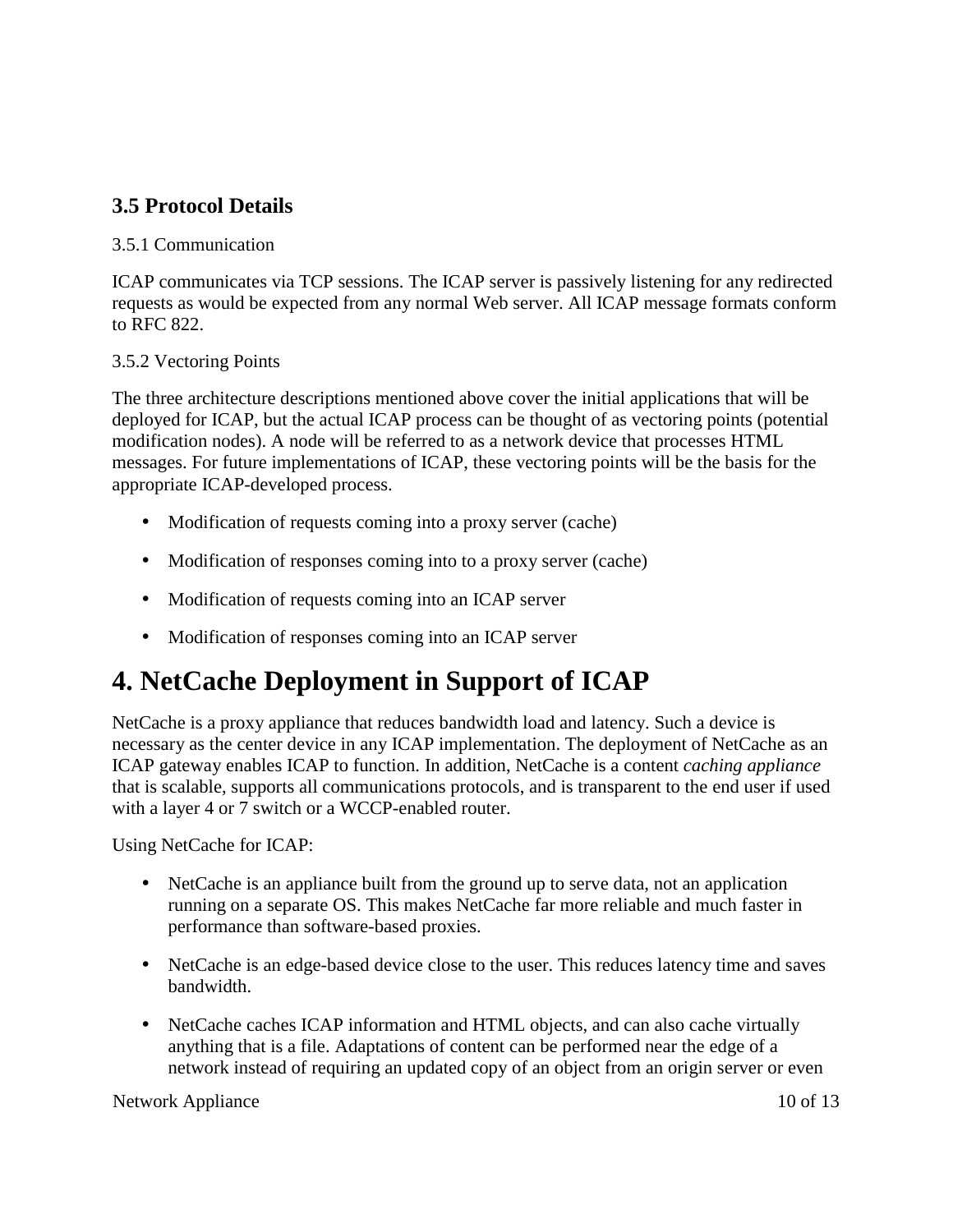<span id="page-10-0"></span>an ICAP server. Previous manipulation of objects need not be repeated, as NetCache can provide the objects quickly at the edge.

• What impact does ICAP have on the performance of the cache? Since NetCache is just a proxy/cache, there is very little performance impact.

### **4.1 Why Choose NetCache?**

NetCache provides the following functionality and value-added resources in addition to ICAP:

- NetCache is far more reliable than a Windows NT® or UNIX® server 99.99+% uptime.
- NetCache is an appliance designed from the ground up to be a cache and not a software package running on top of another operating system.
- NetCache eliminates stale content across geographically distributed caches.
- NetCache can handle thousands of simultaneous connections.
- NetCache can handle hundreds of megabits/sec of data throughput.
- NetCache offers outstanding proxy-based security.
- NetCache can control content of Web servers through its Eject/Pre-fetch feature.
- NetCache works seamlessly with firewalls and can distribute traffic over multiple firewalls.
- NetCache deploys and works seamlessly with other network components.
- NetCache frees up resources of the Web server it's accelerating.
- NetCache supports LDAP/Radius Authentication.
- NetCache can filter out non-work-related Internet content.
- NetCache can split live streaming media to thousands of clients using all major protocols.
- NetCache can cache video/audio on-demand streams for all major media protocols

## **5. Conclusion**

NetCache provides a high-performance, ICAP-enabled cache proxy appliance. NetCache is 99.99+% reliable, easy to install, highly scalable, and ideal for distributing load at the edge of the network. NetCache handles many more client connections and has a much higher data throughput than conventional network devices. Therefore, the NetCache line of products is fully capable of handling all ICAP and caching needs of application service providers, data centers,

Network Appliance 11 of 13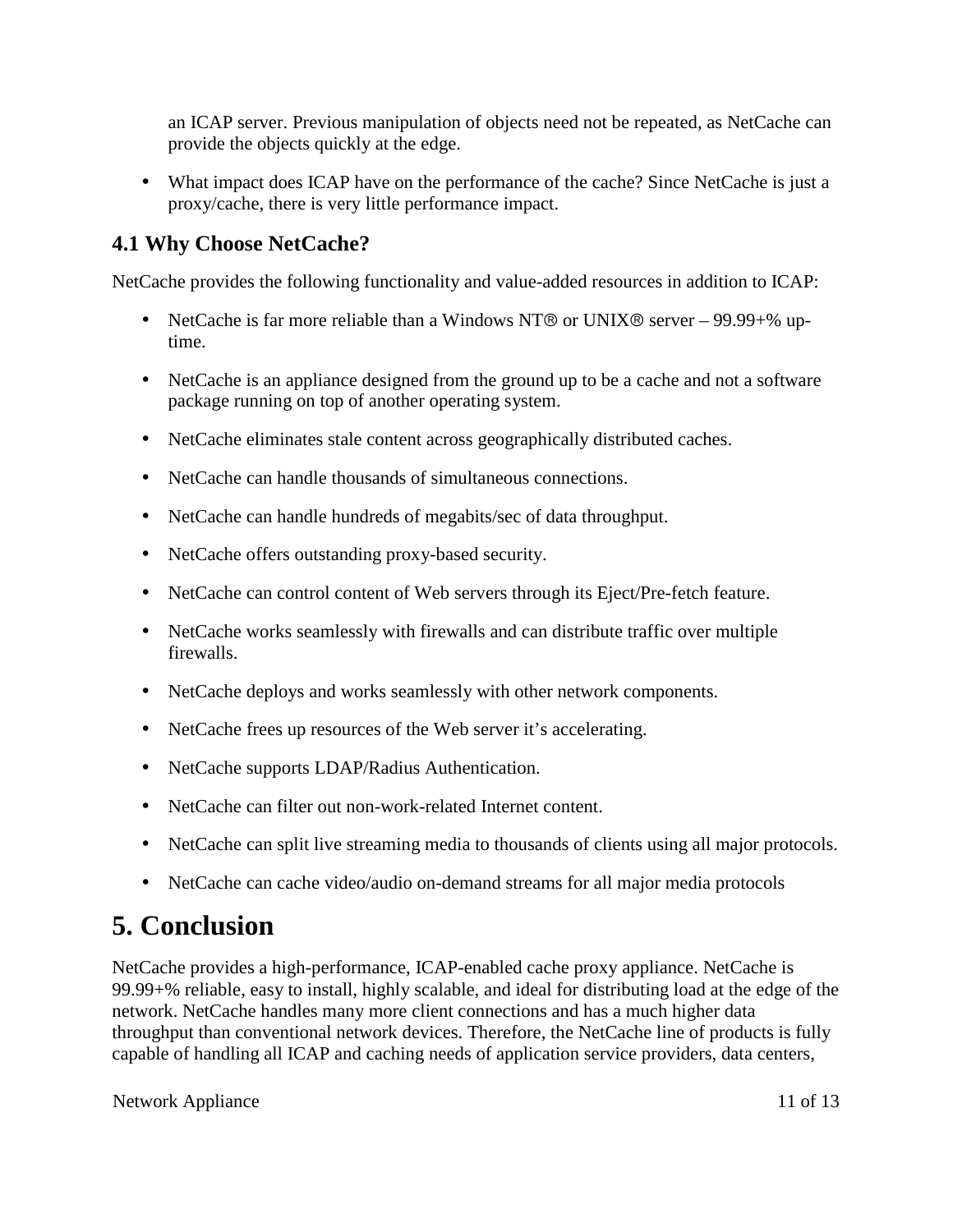content providers, and hosting companies.

## **Glossary**

### **HTTP**

*Hypertext Transport Protocol* [[RFC-1945,RFC-2616\]](http://www.i-cap.org/), the protocol most often used to transport Web pages.

#### **IP**

*Internet Protocol*, the lowest-level protocol used across all portions of the Internet.

#### **ISP**

*Internet Service Provider.*

#### **L4 switch**

A network device that switches packets based on information from layer 4 of the ISO 7-layer model.

#### **LAN**

*Local Area Network*, a high-speed network used within a building or campus. Compare to [WAN.](http://www.i-cap.org/)

#### **POP**

*Point-of-Presence*, a location where a customer may connect to an [ISP.](http://www.i-cap.org/)

#### *Response*

An HTTP response message.

#### *Request*

An HTTP request message.

#### **TCP**

*Transmission Control Protocol*, a connection-oriented protocol layered on top of [IP.](http://www.i-cap.org/)

#### **URL**

*Uniform Resource Locator* [[RFC-1738\]](http://www.i-cap.org/), a concise notation used to specify the location of a resource or object on the Internet.

#### **WAN**

Network Appliance 12 of 13